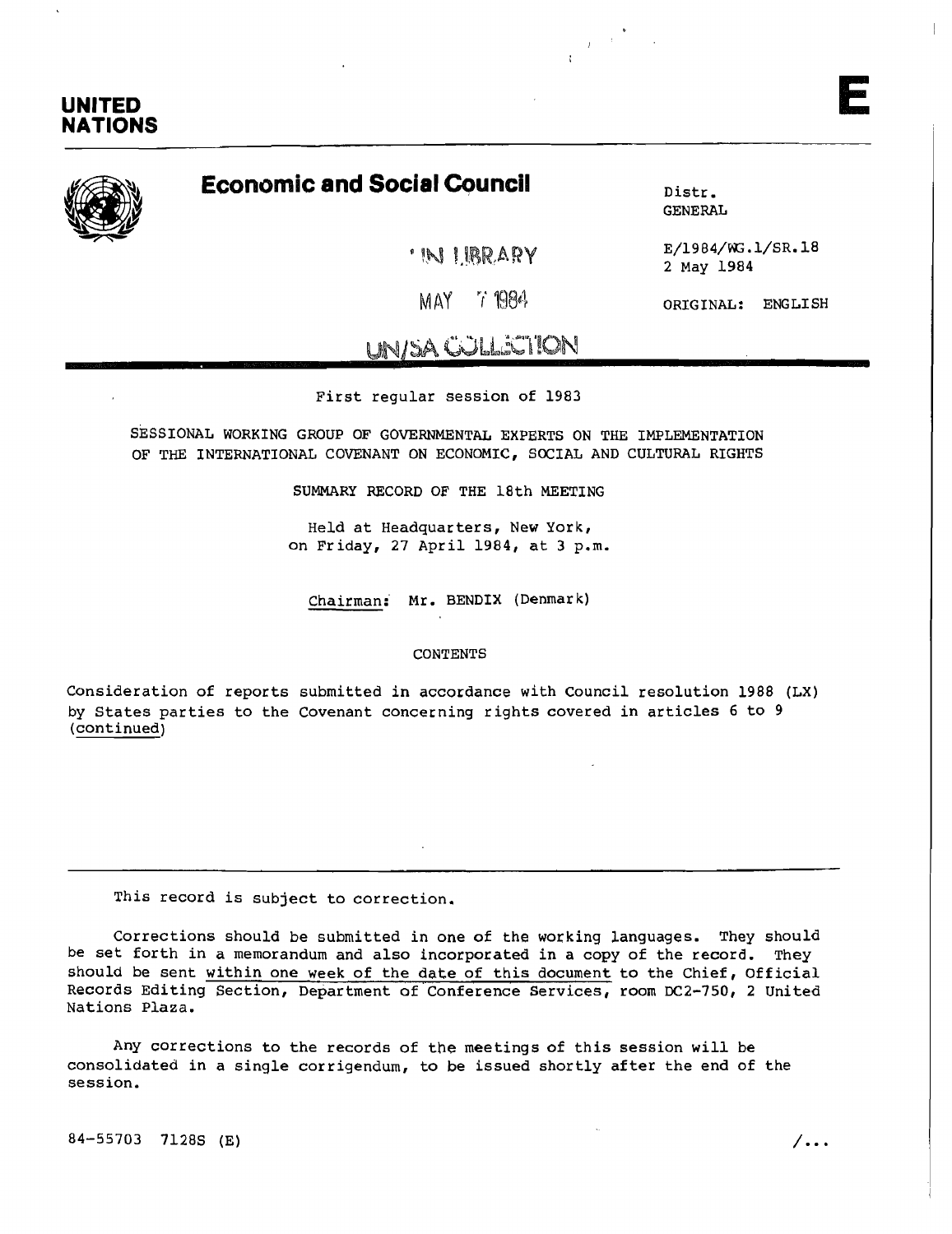#### The meeting was called to order at 3.20 p.m.

CONSIDERATION OF REPORTS SUBMITTED IN ACCORDANCE WITH COUNCIL RESOLUTION 1988 (LX) BY STATES PARTIES TO THE COVENANT CONCERNING RIGHTS COVERED BY ARTICLES 6 TO 9 (continued)

Report of Cyprus (E/1984/7/Add.13)

1. At the invitation of the Chairman, Mrs. Kozakou-Marcoullis (Cyprus) took a place at the table.

2. Mrs. KOZAKOU-MARCOULLIS (Cyprus), introducing her Government's report, said that it enumerated the legislative and other measures adopted since the submission of the first report. Despite the unprecedented suffering of the past 10 years resulting from the Turkish occupation and the denial of people's fundamental rights, including the right to return to their ancestral homes, the Government had succeeded in overcoming some of the economic and social effects of the occupation, through proper planning and hard work.

3. Mr. TEXIER (France) said that the report gave a detailed picture of the current situation in Cyprus - including figures illustrating the changes in average wage levels and in the retail price index - and of how much the Government had done to implement the provisions of the Covenant.

4. It would have been interesting to know some of the reasons for the high degree of unemployment among university graduates (p. 8, para. 31). The Government seemed to be prepared to take steps to alleviate the situation. However, he pointed out that there was a contradiction between the right to education and the need to be able to get a job once that education was acquired. He therefore requested more information concerning the opportunities available to graduates of the institutes referred to on page 7, paragraph 27. It would also be interesting to have an idea of the proportion of graduates of the institutes to persons with a secondary or university education.

5. Noting that there were still substantially fewer women than men in the labour force (p. 9, para. 32) he asked whether women had the same opportunities as men to obtain a university education and to attain a satisfactory level of employment.

6. He asked how far the tripartite committee established to study the subject of minimum wage fixing (p. 14, para. 3), had progressed, whether the Government was planning to extend the minimum wage to all categories of workers and, if it was, when it thought that that would be possible. He also asked whether, in terms of purchasing power, wage increases kept pace, more or less, with increases in the retail price index or whether they lagged behind. If they did what did the Government do to try to close the gap?

7. It would be interesting to hear what steps had been taken to implement the Common Declaration on Safety, Health and Welfare of Workers which had been signed the previous year (p. 21, para. 24). The statistical information on industrial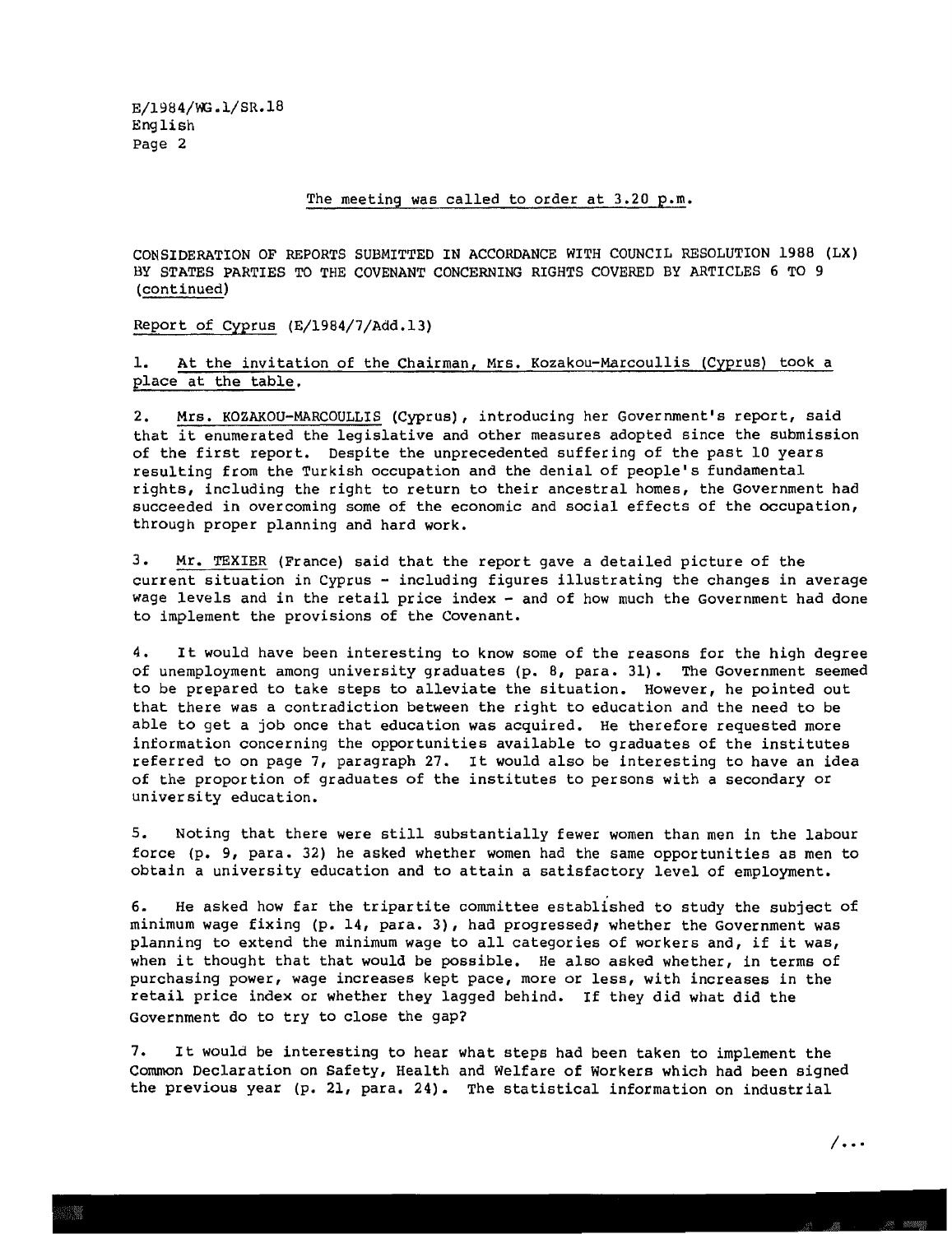(Mr. Texier, France)

accidents contained in table 4 was very interesting. However, he would have liked to see the figures for a number of years so as to be able to determine whether such accidents were increasing or decreasing.

8. Referring to page 23, paragraphs 34 and 35, he asked how many times employees had had recourse to the Supreme Court to contest a decision made by the Public Service Commission, and what the outcome of such appeals had been.

9. Noting the provision mentioned on page 29, paragraph 3, that trade union officers whose trade union activities prevented them from working at their trade should not be disqualified from membership in the union, he asked whether there was any provision, as existed in other countries, guaranteeing that they did not forfeit their right to work at their particular trade.

10. Finally, noting that many substantial changes had qccurred in the social security system since the presentation of the previous report, he asked how long it had taken for redundancy payments to increase from £C 30 a week to £C 118 a week (p. 36, para. 23).

11. Mrs. JIMENEZ BUTRAGUENO (Spain) requested further information regarding the unemployment situation in Cyprus. What were the latest figures? How many young people were affected? What was the percentage of unemployment among women? She drew attention to the list of laws on the termination of employment and relevant regulations (p. 3, para. 8), pointing out that no mention was made of the grounds on which employment could be terminated and that no indication was given as to why there had been so many changes in the law.

12. She expressed great interest in the emergency economic action plans outlined on pages 4 to 7 of the report. What changes had occurred since the implementation of the first such plan and how did the Government plan to achieve the objectives of the fourth plan?

13. It would also be interesting to hear how the Government planned to improve the position of women in the labour market (p. 9, para. '33) and to have more information concerning industrial accidents. Were there fewer than there had been before? It was not clear from table <sup>4</sup> as the figures given. related to only one year.

14. Mr. SVIRIDOV (Union of Soviet Socialist Republics) said that the reasons for the massive unemployment in Cyprus were easy to understand. They were quite different from the reasons for unemployment in the developed market-economy countries.

15. As was pointed out in the report (p. 1, para. 2) one very good means of avoiding discrimination in employment and ensuring minimum wages was by having a large public sector as the conditions of employment were then set by the Government. As was pointed out in the report the Government was unwilling to interfere in the freely negotiated collective agreements which regulated employment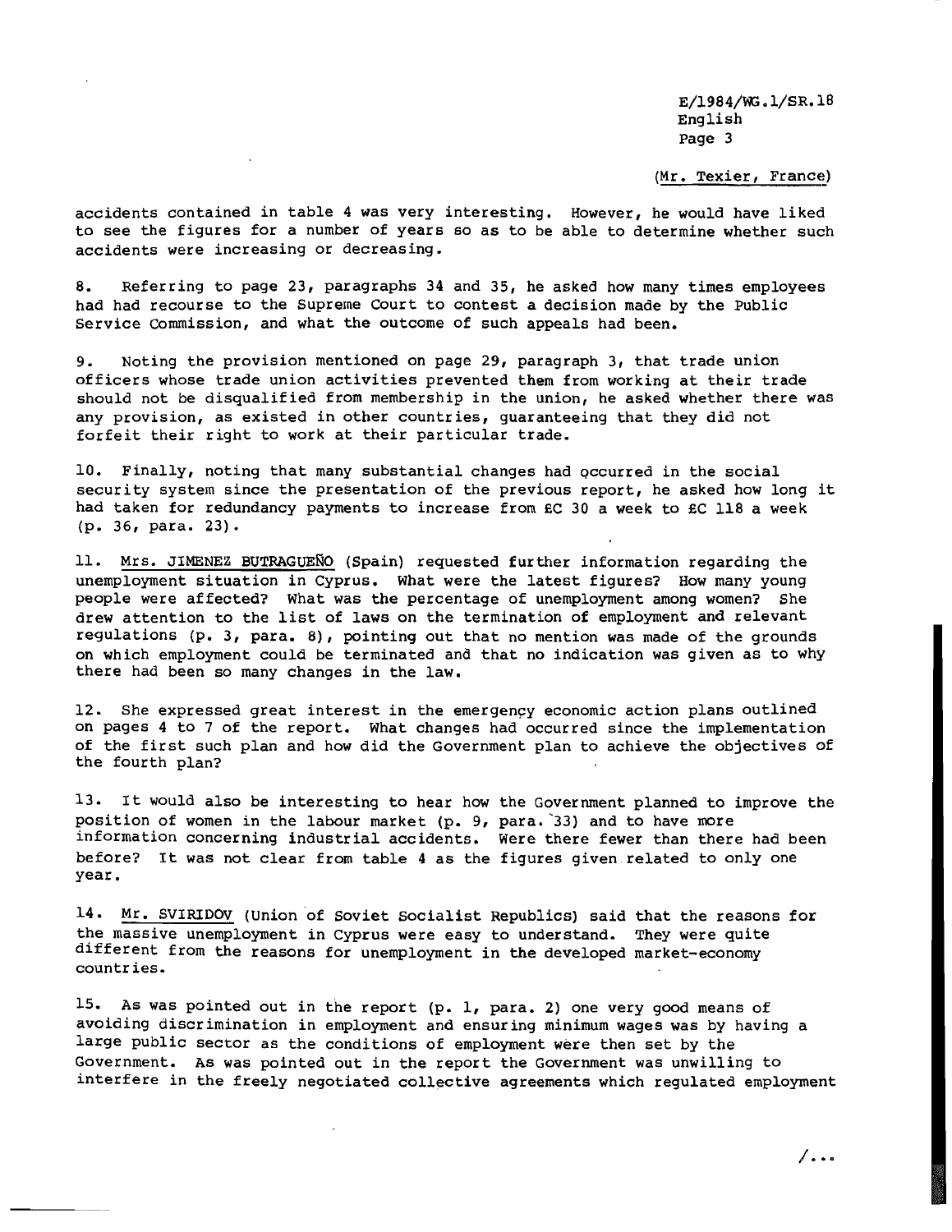#### (Mr. Sviridov, USSR)

in the private sector. In light of those comments he asked what role the Government played in ensuring that the obligations it had assumed under the Convention to guarantee the right to work and to ensure a minimum wage were carried out.

16. It was clear from the statements on page 9, paragraph <sup>32</sup> and page 19, paragraph 11, that the Government was having difficulty in ensuring equal conditions for men and women. That was understandable, given the complex situation in the country and the state of the economy. He would like to know, however, what was the likelihood of Cyprus adhering to the Convention on the Elimination of All Forms of Discrimination against Women.

17. He had never before encountered the "job value" principle referred to as the basis for determining wages (p. 19, para. 14).

18. It was clear from the report that the Government of Cyprus was making serious efforts to meet its obligations under the Oonvention.

19. Mr. JEMAIEL (Tunisia) said that the report was well organized and contained much useful information. Nevertheless, he requested further information on the size of the Cypriot population and a statistical breakdown of the working population according to the sectors of the economy. Referring to page  $6$ , paragraph 24 he inquired what steps were being taken to find jobs for Cypriot workers returning from abroad. He inquired whether the statement that legislation would be pushed through guaranteeing the right of working women to maternity leave (p. 9, para. 32), meant that working women currently did not enjoy the right to maternity leave. If it did, what maternity benefits were provided under existing legislation?

20. Referring to the absence of specific legislation against discrimination either in pay or other conditions of employment between men and women in the private sector mentioned on page 19, paragraph 11, he asked what measures would be taken by the Government to remedy that situation. According to that same paragraph there were indications that in many cases women were paid less than men for work of equal value. Was there an organization in Cyprus which specifically defended the interests of women? Lastly, he requested further information on the activities of the various centres and institutes for occupational training, particularly activities designed to increase the number of skilled workers in the manufacturing and tourist sectors of the economy. Was the training free?

21. Mr. JATIVA (Ecuador) requested further information concerning the scope and functioning of programmes designed to solve the problem of unemployed university graduates (p. 8, para. 31). Had provision been made for such programmes in the Fourth Emergency Economic Action plan? Referring to the statement he requested further information on the workers who were not covered by either collective agreements or minimum wage-fixing machinery (p. 14, para. 3), the sectors of the economy in which they were employed and measures taken by the Government to protect their rights. Additional information would also be appreciated with regard to the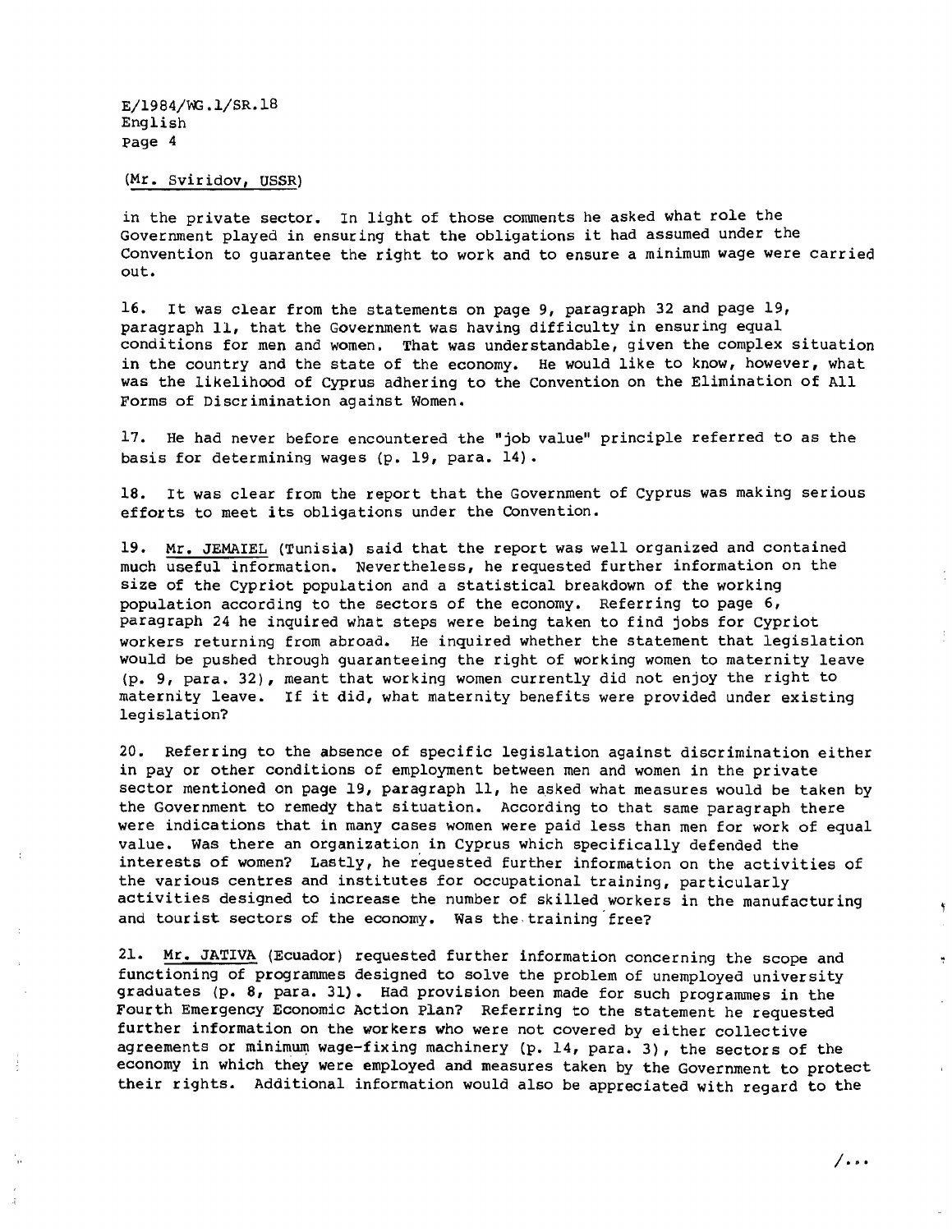(Mr. Jativa, Ecuador)

system of binding arbitration (p. 32, para 18). What kind of body settled the disputes through binding arbitration? What was its composition and were workers represented on it? Were its decisions always followed? Lastly, with regard to the redundancy payments (p. 36, para. 23), he asked whether a worker could request to be placed in another job instead of receiving redundancy payments.

22. The CHAIRMAN, speaking as the expert from Denmark, said that in view of the political situation and Cyprus' position as a developing country the Government had made <sup>a</sup> commendable effort to carry out its reporting obligations. Nevertheless, further information would be appreciated with regard to the implementation of articles 1 to 5 of the Covenant in view of the multinational character of the population of Cyprus. Additional demographic and micro-economic data would also be very useful.

23. Mrs. Kozakou-Marcoullis (Cyprus) withdrew.

Report of Finland (continued) (E/1984/7/Add.14)

23a. At the invitation of the Chairman, Mr. Salmenpera (Finland) took <sup>a</sup> place at the table.

24. Mr. SALMENPERA (Finland), replying to the questions raised by the members of the Working Group, said that the new employment legislation bill was still under consideration and would be completed by the end of 1984. Legislation would cover the duties of the state and municipal authorities to reduce unemployment through the use of public funds in the State budget and vocational training. The long-term measures to alleviate unemployment included special subsidies to encourage employers to employ workers who had been without work for more than nine months. The subsidy would amount to 50 to 80 per cent of the worker's salary. Twenty-five communities were currently experimenting with such subsidies.

25. With regard to the increased number of workers engaged in part-time work, he pointed out that many women had voluntarily taken part-time jobs. The introduction of new technology was contributing to the shift to such work. The Government was studying that situation and would propose changes in the relevant legislation in the near future in order to extend unemployment security coverage and improve pension security for persons engaged in such work. Furthermore, certain legislative restrictions on paid holidays for part-time workers would be abolished.

26. The Act on Occupational Health covered all employees in the private sector. Nevertheless, the measures regarding health check-ups and the inspection of work places differed according to the nature of the work involved. The term "Council of state" used in the report was perhaps misleading. The Council was composed of the members of the Cabinet, which was appointed by the President. Decisions of the Council were joint decisions taken by all state Ministers. The legal limit on working hours per week in Finland was 40. The length of the average work week was slightly less than 39-hours. That was achieved by granting additional leave at certain intervals. In certain cases - persons working in hospitals and hotels, the police and customs officials - longer work weeks were permitted for short periods.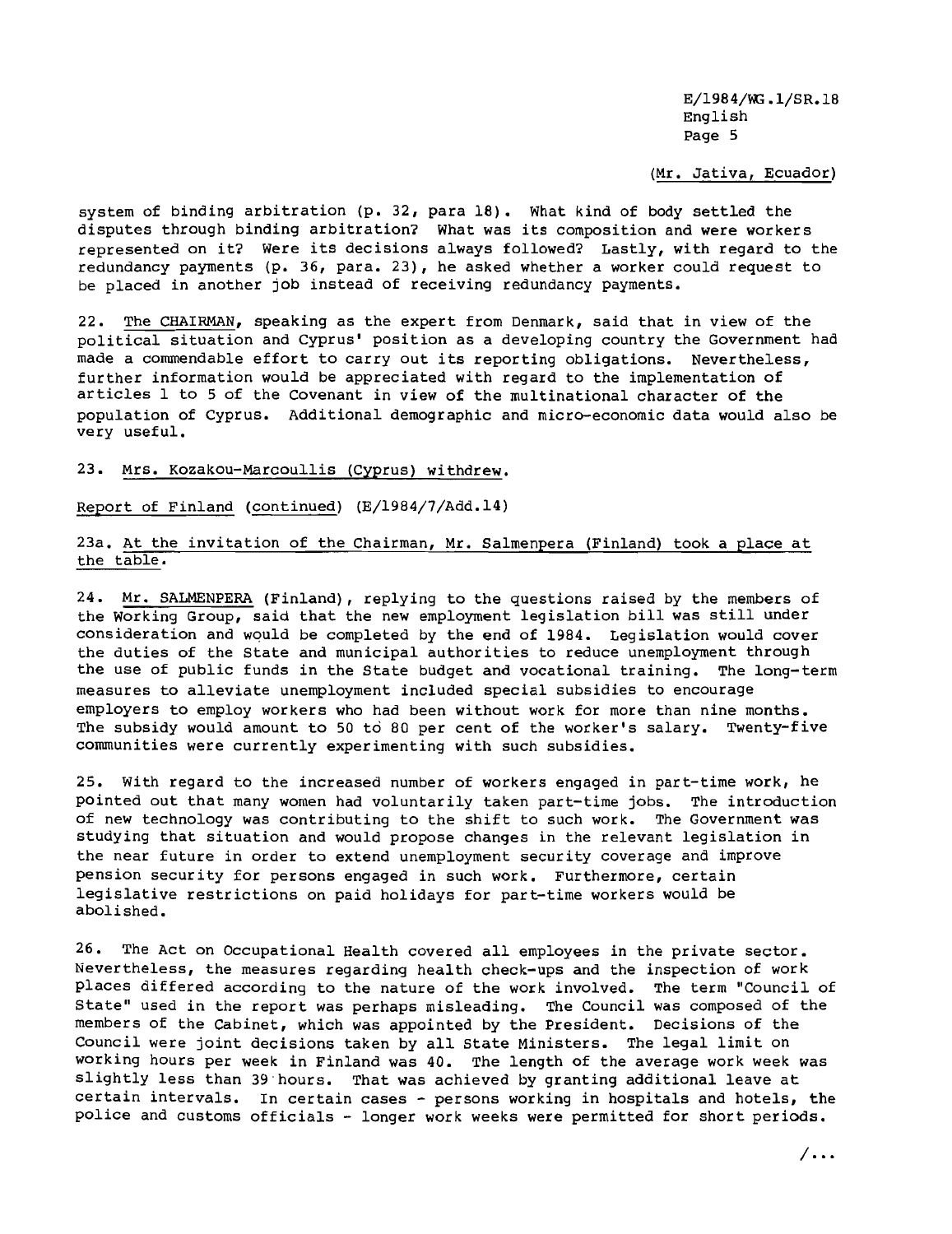#### (Mr. salmenpera, Finland)

27. The Government hoped to ratify the Convention on the Elimination of All Forms of Discrimination against Women by 1985 at the latest. A number of complex questions concerning domestic legislation had to be resolved before that could be done. The large number of strikes in 1980 was due to the fact that the system of periodic comprehensive wage settlements tended to produce cycles characterized by a high incidence of strikes. Finland was currently experiencing another such cycle because a number of trade unions had not supported the latest comprehensive settlement and were on strike or preparing to strike. The compensation rate for the purchase of medicines had remained stable in spite of certain pressures to reduce it.

28. The long-term measures to reduce unemployment included subsidies for work for handicapped persons, municipal employment programmes to increase the number of jobs in the building and repair sector, the establishment of new enterprises, labour-market training, programmes to provide guidance and vocational training to persons under the age of 25, subsidies for small enterprises and programmes for the creation of jobs in rural areas. With regard to the question of the flow of information from employees to employers, he pointed out that under the safety delegate system in Finland, safety delegates were elected by employees in work places with more than 10 workers. The safety delegates had the task of informing employers on matters relating to safety and health in the work place.

29. The apparent contradiction between the statistics on occupational diseases and occupational accidents did not mean that work was more hazardous than it had been in the past. It was simply due to the fact that more cases of occupational disease had been found through the current system of occupational health screening. The table on page 5 referred only to industrial accidents, not industrial diseases. The general target level for pension size was 60 per cent of a worker's income. Since the current pension scheme had been in force for just over <sup>20</sup> years it would take 35-40 years before that target could be reached. There were two categories of leading cost indexes and there was a difference of approximately 10 per cent in the benefits provided under the two categories.

30. The unemployment rate for women was approximately the same as that for men. In the 55 to 65 year age group, however, there were approximately 20 per cent more unemployed women than men. Under a reform of the social security system income size was no longer as important as it had been in the past in determining the size of social security benefits. Although pensions and social security benefits were taxable, the size of such benefits had been increased.

31. Measures had been taken to provide employee representatives with additional protection against dismissal. The safety committees had to be heard before the social insurance institutions refunded expenditures for occupational health services to employers. Farmers accounted for slightly less than 10 per cent of the total population. Further information in that regard would be provided in the next report. There was no discrimination against minorities under the current penal code because that matter had been resolved through a partial revision of domestic legislation. Lastly, he pointed out that new legislation concerning industrial democracy in the public sector was currently under consideration and would come into force at the earliest in 1986.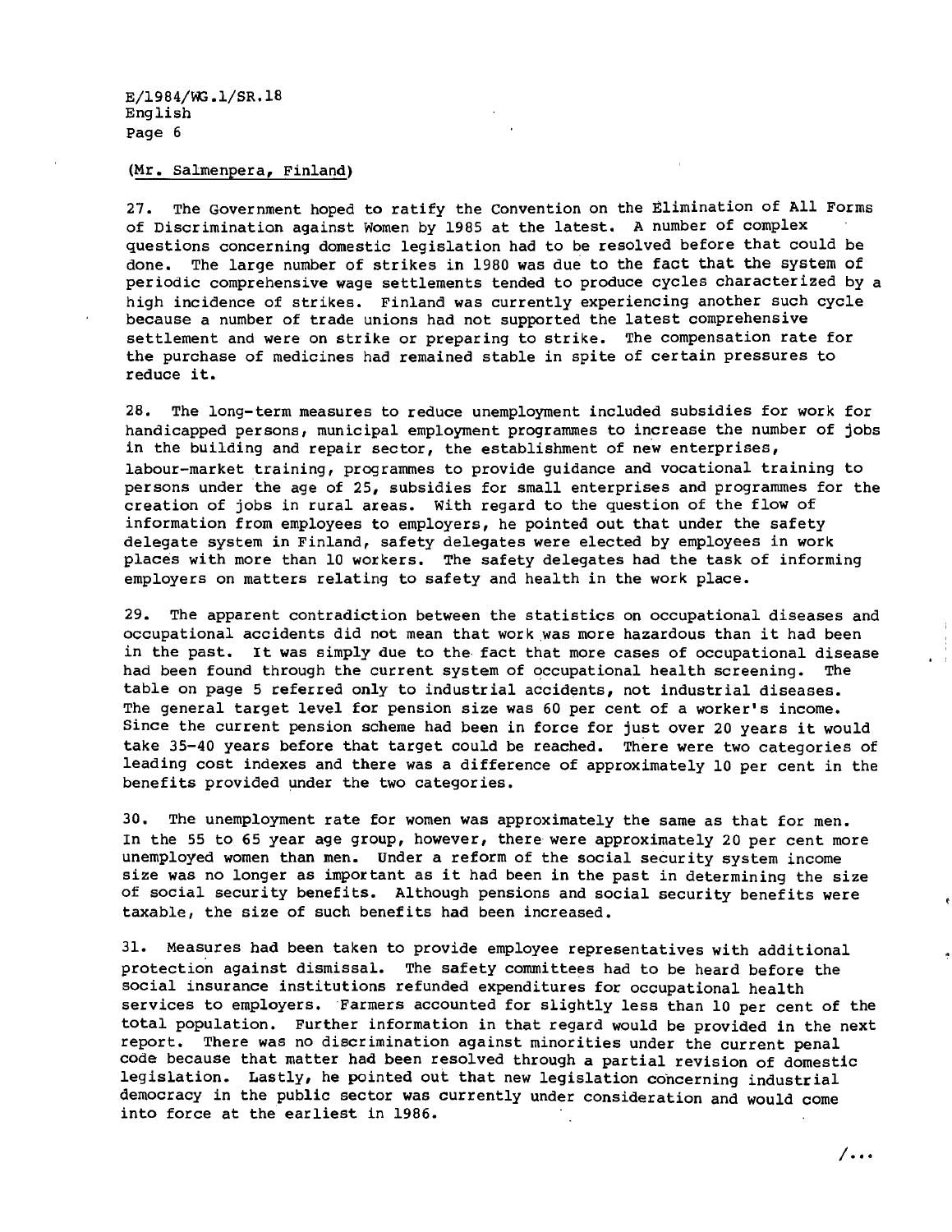32. The CHAIRMAN said that the Working Group had concluded its consideration of the report of Finland.

#### 33. Mr. Salmenpera (Finland) withdrew.

Report of Peru (continued) (E/1984/6/Add.5)

### 34. At the invitation of the Chairman, Mr. Rivera (Peru) took a place at the table.

35. Mr. RIVERA (Peru), in reply to questions put at the eleventh meeting of the Working Group (E/1984/WG.1/SR.11), said that the employment service dated back to 1951, when the first office for employment placement opened in Lima for the purpose of regularizing the supply and demand of labour in accordance with national production needs. Other offices had been opened in 1956, 1957 and 1960. The intermediary role played by these offices had tended to become decentralized since 1972, and four regional offices had been created. The fundamental objective of the vocational guidance programmes developed within the national employment service was outlined in paragraph 4 of the report. The programme had been developed in co-ordination with governmental and private educational centres and was directed towards students about to finish their secondary studies.

36. With respect to trade union rights, he said that the Ministry of Labour promoted dialogue between the trade unions and employers' associations in a climate of respect for trade union freedoms and full exercise of the rights of workers as embodied in the Constitution and current legislation. It had also promoted the development of tripartite social reconciliation machinery. The National Council for Labour and Social Reconciliation had been involved in such work as the endorsement of base agreements in preparation for a price and wage pact.

37. The Government believed that labour disputes should be resolved by direct negotiation between workers and employers. Despite limited resources, inspections of work-places to monitor compliance with labour provisions, collective agreements and health and safety regulations were being increased with a view to preventing labour conflicts.

38. With respect to equality before the law, as applied to ethnic minorities and racial and religious groups, he said that the Constitution provided for equal rights before the law without any discrimination on the basis of sex, race, religion, opinion or language. The law recognized the equal rights of men and women, freedom of conscience and religion and freedom of information, opinion and expression.

39. Labour stability had been established by law No. 22126 of 23 March 1978, which protected the workers' right to maintain the labour relationship and established the grounds for terminating that relationship in cases where, by act or omission, the parties did not fulfil their obligations with respect to production, productivity, discipline and harmony in the work-place. Grounds for justified and immediate dismissal of the worker included the following: unjustified failure to fulfil obligations, repeated resistance to orders from superiors related to work and failure to observe labour regulations; deliberate and repeated decrease in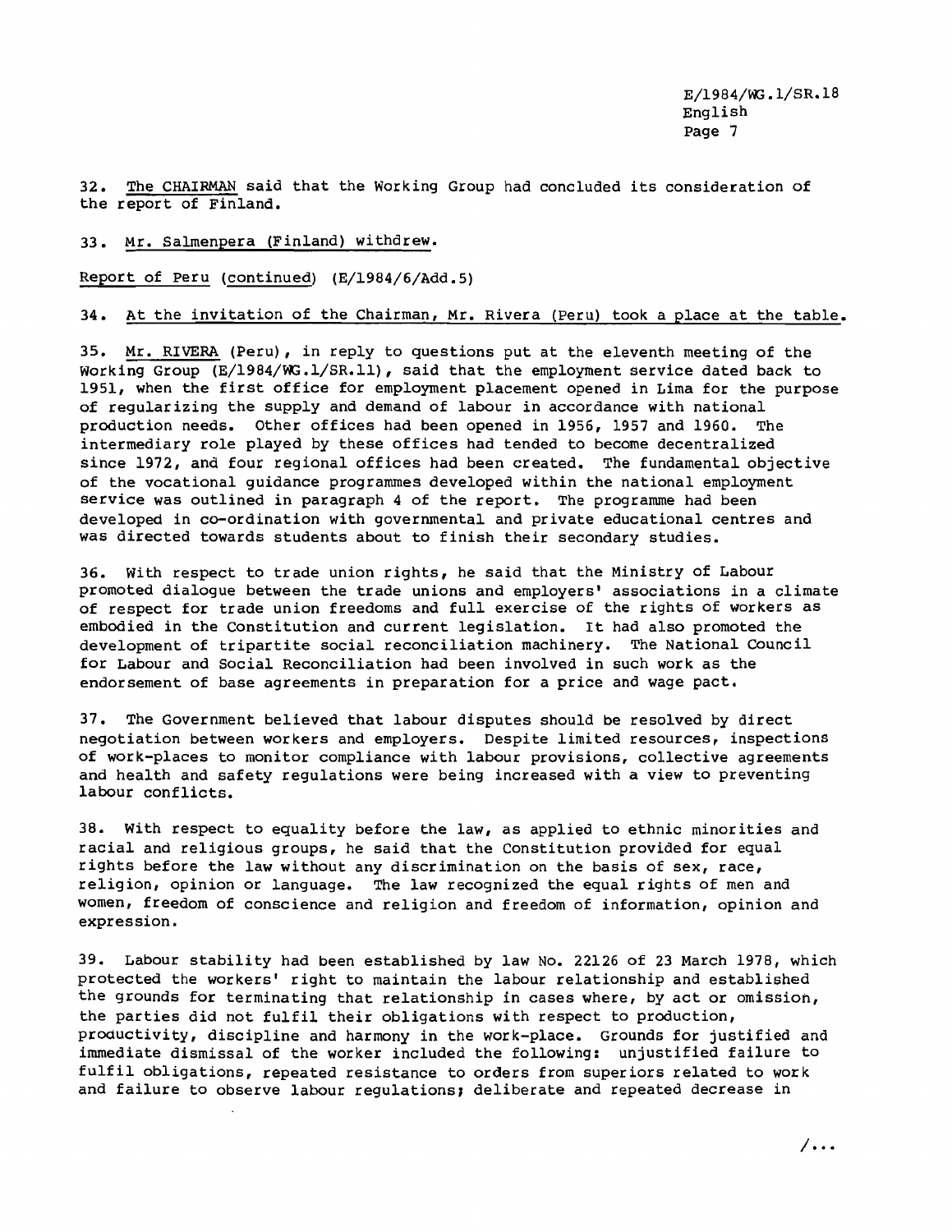(Mr. Rivera, Peru)

productivity; use of the property of the work-place with intent to harm the employer or for the worker's own benefit; use or divulgence of manufacturing procedures which were considered secret; repeated arrival at work under the influence of alcohol or drugs; unjustified absences; participation in acts of violence, and, finally, causing intentional damage to the property of the enterprise.

40. Minimum wages were determined by the National Minimum Wage Commission, estaplished by Decree Law 14222 of 23 October 1962. The Ministry of Labour legalized the wages by a supreme resolution, and the minimum wages were valid for two years from the date of that resolution. However, if substantial changes occurred during that period in the factors used to determine the wages, the Ministry could ask the Commission to fix a new level. Within each region, minimum wages were fixed for each economic activity. The minimum wage was based on such factors as labour productivity, the general conditions of the region and the particular conditions of the branch of activity.

41. The National Minimum Wage Commission was made up of representatives of employers and workers in commerce, industry, banking, mining and fishing. It was headed by a representative of the Government and included three independent members appointed by the National Engineering University and the Agrarian University. It made proposals to the Ministry of Labour regarding the establishment and composition of regional commissions. The latter were made up of an equal number of representatives of employers and workers. The functions of the Commission were to study and make proposals to the Ministry of Labour regarding the establishment and reform of methods of fixing minimum wages that were directly applicable to each economic activity; to give instructions to the local commissions regarding the application of those methods; to supervise the preparation and maintenance of minimum wage statistics; to determine the types of minimum wages; and to give opinions, as requested, on areas related to minimum wages.

42. There were three main labour organizations in Peru. The political Constitution of Peru recognized the right to form and join trade unions without prior authorization. No one was required to belong to a union or prevented from belonging to one. Trade unions could be dissolved by agreement of their members or by a decision of the Supreme Court. The Constitution also determined that collective labour agreements between workers and employers had the force of law for the parties, and the law provided for the peaceful solution of labour conflicts.

43. Underemployment had fallen from 51.2 per cent of the economically active population in 1980 to 46.4 per cent between 1981 and 1982, and unemployment had decreased from 7 per cent to 6.8 per cent. Underemployment in the rural areas had also declined, from 68.2 per cent to 60 per cent, the lowest figure in 14 years. Urban employment had expanded, partly because of increased public investment.

44. Law No. 23285 of 16 OCtober 1981 regulated employment for persons with physical and intellectual limitations. Enterprises which employed disabled persons were given a bonus for tax reduction purposes, and employed disabled persons

 $/$ ...

,

r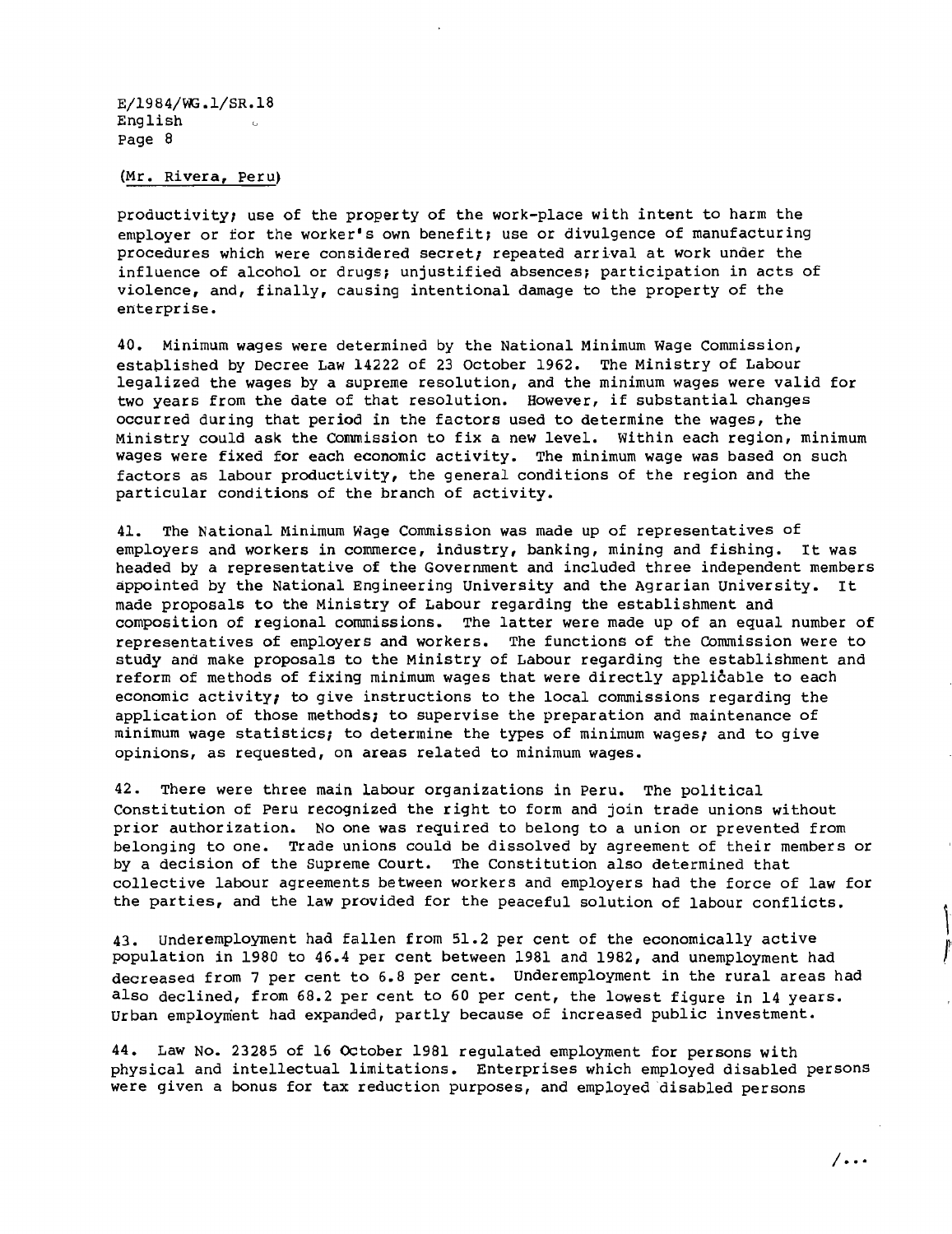(Mr. Rivera, Peru)

enjoyed all the benefits and rights which labour legislation accorded to workers of that country.

45. The CHAIRMAN said that he had raised the question with regard to the situation of the various ethnic groups because of the emergency situation that had arisen in many provinces in recent years. He expressed the hope that the situation would not prevent all sectors of the population from enjoying their rights under articles 6 to 9 of the Covenant.

46. Mr. RIVERA (Peru) said that the emergency situation had resulted from insecurity in the country; the Government was making every effort to ensure safety and tranquillity in the country.

47. The CHAIRMAN said that the Working Group had concluded its consideration of the report of Peru.

48. Mr. Rivera (Peru) withdrew.

Report of Mongolia (continued) (E/1984/7/Add.6)

49. At the invitation of the Chairman, Mr. Enkhasaikhan (Mongolia) took a place at the table.

50. Mr. ENKHASAIKHAN (Mongolia), in reply to questions put to him by the Working Group at its 16th meeting (E/1984/WG.1/SR.16), said that the expression "prompt payments" in paragraph 7 (a) of his country's report referred to payments to workers hired to perform a specific job or to special additional end-of-year payments.

51. The people's court (para. 19), was the highest of the three bodies mentioned. It considered complaints about unjustified dismissals and transfer of workers by management and applications by the management for compensation by a worker for damage to the enterprise. It also considered the decisions taken by the labour dispute commission or the trade union committee. Labour disputes were first submitted to the labour dispute commission, which consisted of representatives of management and workers in equal numbers. Its decisions were taken by mutual agreement and were binding, requiring no further endorsement. The trade union committee could examine labour disputes upon receipt of applications from factory and office workers if the commission failed to reach an agreement or upon receipt of complaints from factory and office workers against decisions of the commission. The trade union committee could annul the commission's decision, if it violated existing legislation, and pass a decision on the substance of the dispute.

52. In reply to the question raised with respect to paragraph 23 (c), he said that in many cases, when serving in the army, employees received training for a different job; in such cases they might choose to work elsewhere after returning to civilian life. If they did not, the employer was duty bound to rehire them.

53. Replying to various questions about working conditions, he said that the wage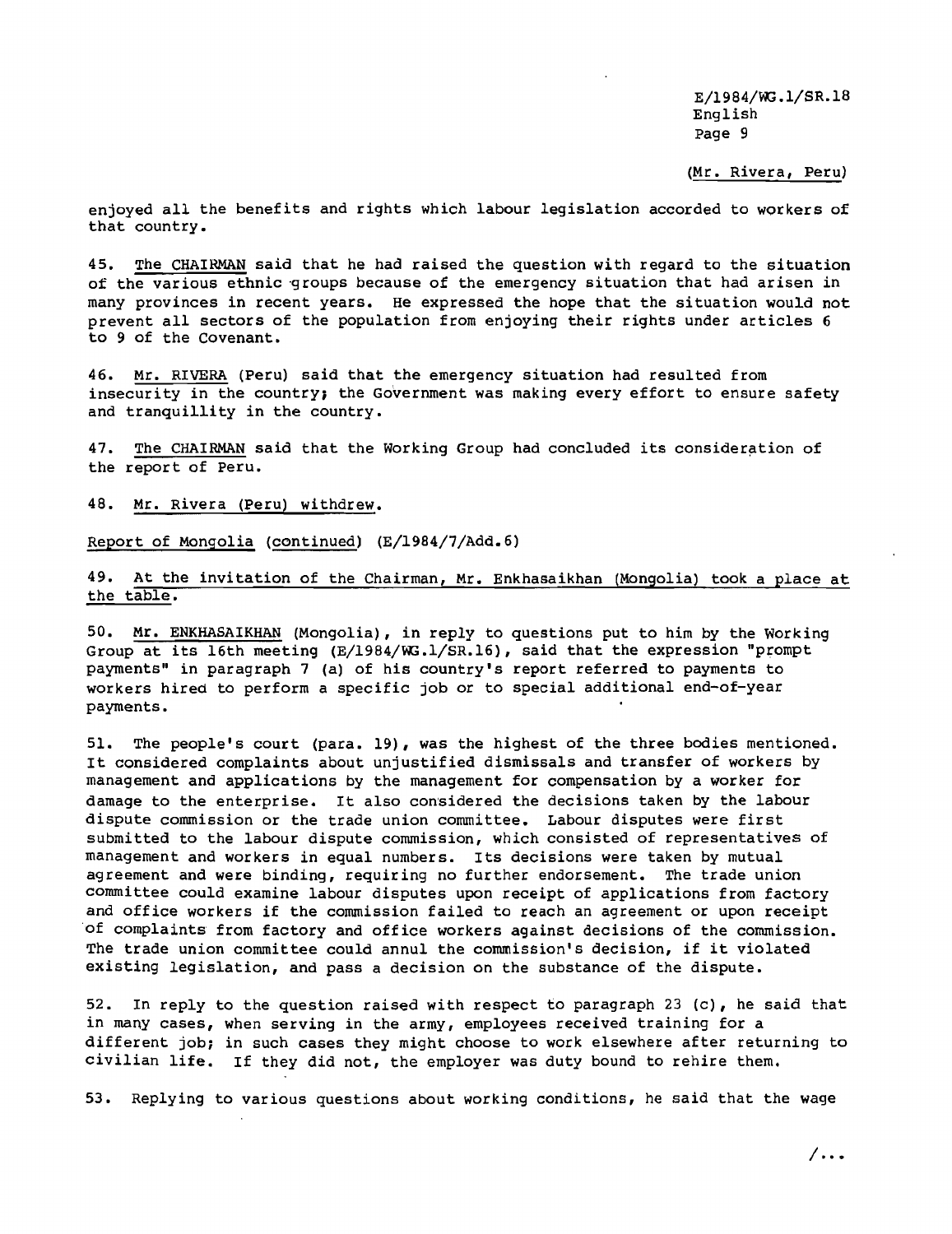#### (Mr. Enkhasaikhan, Mongolia)

scale depended on the actual work to be done and was drawn up by the council of Ministers in consultation with the trade union organization. The "piece-work" assessment referred to in paragraph 39 was determined on the basis of established job categories, wage rates and standard output quotas and on the basis of division of hourly or daily wage rates corresponding to the established job category by hourly or daily output quotas. It might also be determined by multiplying hourly or daily wage rates by the fixed time rate in hours or days. The "piece-work" assessment did not necessarily apply to unskilled work. New lists of jobs to be paid on the piece rate, like those on the time rate system, were drawn up by management with the agreement of the trade union organization.

54. Since real income was one of the main components for measuring standards of living, the Government had taken specific measures to increase real income faster than money income. Real income in Mongolia had risen significantly thanks to cuts in the prices of consumer goods and services.

55. Referring to the question of whether other trade unions could be set up, he said that in practice there was no need to set up new trade unions because the existing trade unions had extensive rights and were fully capable of defending the interests of the working people. The four sectoral trade unions, together with the 5,700 trade union groups throughout the country, covered all categories of workers.

56. Mongolian legislation did not prohibit strikes. Since socialism had abolished exploitation, however, and since trade unions had the right and the means to settle any labour conflicts, the conditions that would warrant strikes did not exist.

57. Trade union committees were empowered to demand the removal of any executive or other person who violated labour legislation and ignored just criticism, and some cases were arbitrated by the courts. During the past three years, for instance, 40 managers, had been dismissed at the demand of the unions. According to the latest nation-wide stUdy conducted by management and trade union organizations over half the workers' grievances concerned wages, pensions, benefits and dismissals. Trade unions could demand the annulment of a labour contract in cases of gross and continued violations of collective agreements by management, or in order to safeguard the health and other interests of teenage workers.

58. The term "territorial labour organs" (para. 14) referred to provincial, city and town labour organs. A labour contract was, indeed, cancelled by a worker's military enlistment, but on the understanding that the worker would be rehired after his military service if he so wished. Labour contracts could be for an indefinite term, a fixed term of up to three years or a specific term required by a specific job. The indefinite-term agreements could be abrogated in accordance with the law at any time; the fixed-term agreements automatically became indefinite-term agreements if they were not abrogated by either party upon expiry.

59. The 46-per-cent increase in the labour force (para. 25) reflected mainly an increase in young workers under 35, and particularly in the industrial sector, which employed about 41 per cent of the population and currently accounted for 41 per cent of the gross national product and 27 per cent of the national income. With regard to the planned increases in the average monthly earnings of manual and

/ ...

 $\mathcal{L}$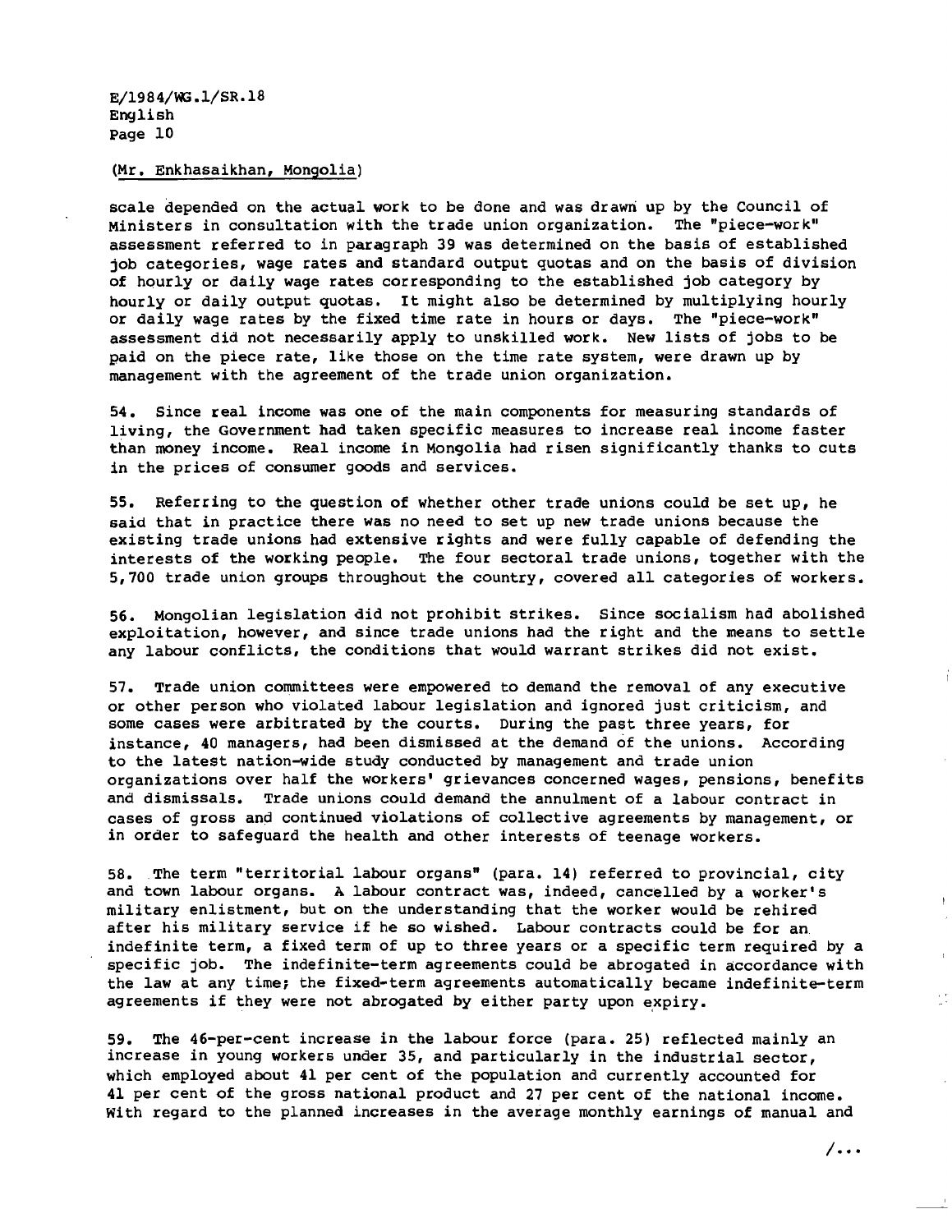#### (Mr. Enkhasaikhan, Mongolia)

non-manual workers as against those of members of agricultural combines (para. 55 of the report), higher increases had been planned for the latter to compensate for their comparatively low pay which, however, was supplemented by other sources of income such as the sizeable herds they were allowed to own.

60. The next report would indicate what percentage of profits were passed on to workers. It would also supply all the additional statistics that had been requested on social security. In 1983 approximately 132,000 persons had received pensions and similar benefits; approximately 104,000 old-age pensions, 14,000 disability pensions and 18,000 loss-of-breadwinner allowances had been granted. In addition, approximately 92,000 women had received child support grants for more than three children and 35,000 nursing mothers had received allowances.

61. with regard to the population statistics requested, out of a total population of 1.8 million, 50.1 per cent were male and 49.9 per cent were female. One fourth of the population was studying in some kind of educational institution. The total labour force was about 650,000, with about 24 per cent employed in non-manual work and 79 per cent in government enterprises. The average life span in Mongolia had more than doubled since the 1921 People's Revolution, from 32 to 65 years.

 $62.$  The CHAIRMAN said that the Working Group had concluded its consideration of the report of Mongolia.

#### 63. Mr. Enkhasaikhan (Mongolia) withdrew.

Report of Yugoslavia (continued) (E/1984/7/Add.lO)

#### 64. At the invitation of the Chairman, Mr. Mateljak (Yugoslavia) took a seat at the table.

65. Mr. MATELJAK (Yugoslavia) assured the Chairman that the report of Yugoslavia on articles 13 to 15 of the COvenant would soon be submitted. Owing to different constitutional arrangements which made the individual Republics responsible for covering that area of the Covenant, the preparation of that report was much more complex, particularly since there was no co-ordinating Government body.

66. Replying to questions that had been raised on the report of Yugoslavia  $(E/1984/7/Add.10)$ , he said that the concept of "past labour" (para. 42 (e) and (f) of the report) had to be explained in terms of current labour, that was to say labour performed during a specific period at the end of which a worker received a wage (personal income) which never included the full value of his work since part was always set aside for the expansion and modernization of the enterprise. That part of his income which was set aside and accumulated over the years constituted past labour, it usually came to an additional 0.5 per cent of the value of the income from current labour. The value of past labour for pension purposes was calculated on the basis of the number of years worked.

67. Structurally inadequate economic development (para. 13) referred to the situation that had developed over the past two decades when Yugoslavia had invested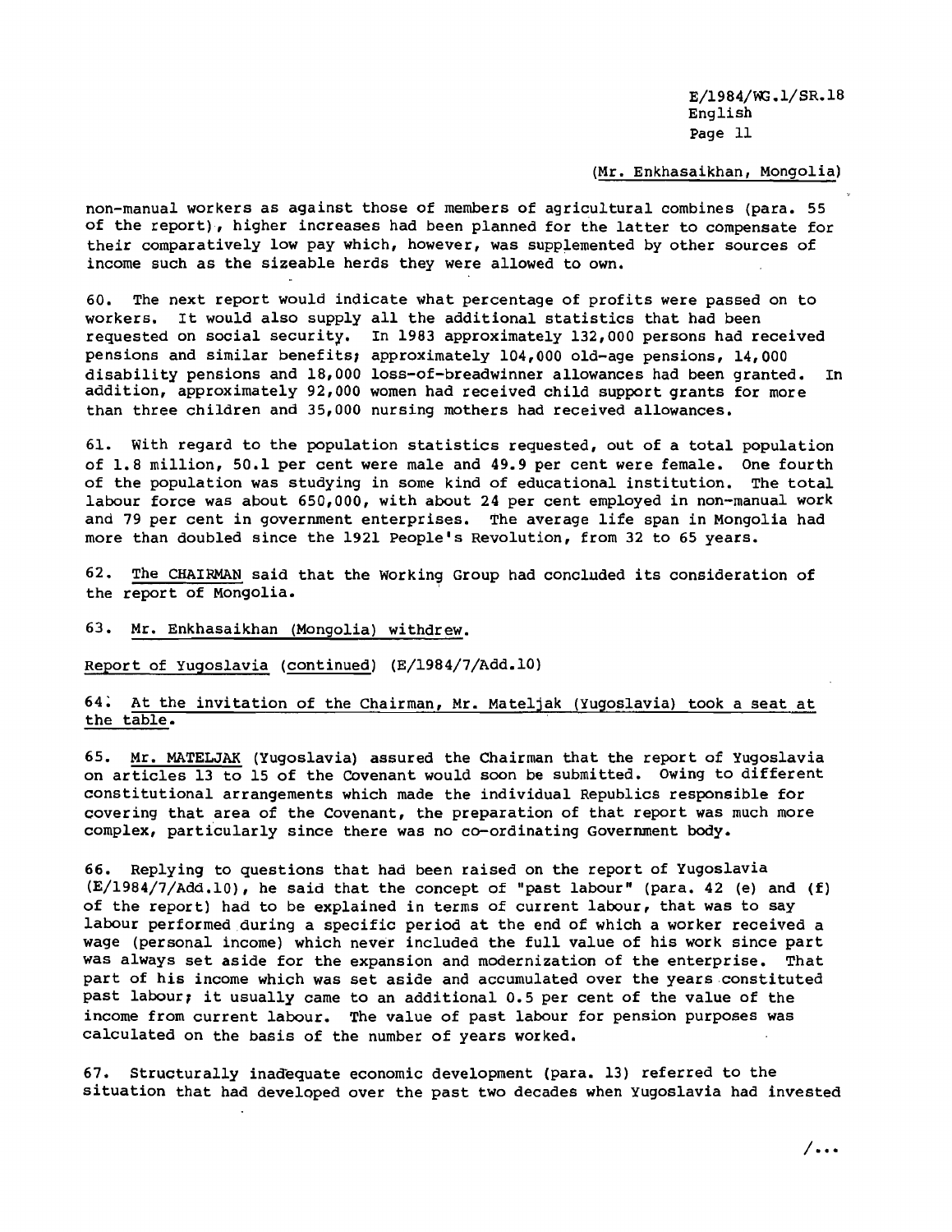(Mr. Mateljak, Yugoslavia)

mainly in the development of capital-intensive industries in order to catch up with the developed countries, and had concomitantly invested less in small-scale labour-intensive industries and agricultural enterprises. with improved technology, the Government was now in <sup>a</sup> position to turn its attention to that sector.

68. As to how the rise in personal income had affected the standard of living, he said that the latter had in fact declined, because of the world economic crisis. In 1984, Yugoslavia's debt repayments alone amounted to over \$5 billion and that had necessarily affected internal consumption.

69. It was difficult to compare earnings of workers in privately owned agricultural enterprises, where the income depended on the individual worker's zeal, the fertility of his land and the technology applied, with those of workers in large State agricultural enterprises whose income depended on the total income of the enterprise. The yield per hectare in public agricultural complexes had been much higher than that of private farmers; the public enterprises occupied 15 per cent of the arable land but supplied 50 per cent of the market needs of the country.

70. Regarding the large number of Yugoslav migrant workers abroad, mainly in western Europe, it was the policy of his Government to secure good living and working conditions by agreements with the host countries; and to create proper conditions for their return to Yugoslavia, by passing measures to increase job opportunities for all citizens and providing special facilities for returning workers, such as the customs-free import of machines and tools, as well as procedural facilities enabling them to open small businesses and to invest their personal resources in an enterprise in the social sector which would then guarantee them a job. As a result, the number of workers going abroad had declined from over 1 million in 1973 to 625,000 in 1982. Yugoslavia had bilateral agreements of various sorts, especially in the social security field, with most of the host countries.

71. Regarding the effect of unemployment on women and the young, women were affected to the same degree as men, but the young were more affected because the economy was unable 'to absorb the large inflow of young graduates from schools and universities. steps were, however, being taken; all enterprises, for instance, were required to employ some probationaries every year, and further vocational training was provided for young people.

72. The discrimination in favour of women in article 41 of the law governing pension and invalidity insurance (para. 45 (f) of the report) was intended to compensate for the amount of leave most women took for child-rearing (up to 12 months for each child) and for the fact that most performed household duties in addition to their jobs. Some Republics, however, allowed women to work as long as men, until the age of 65, if they wished.

73. The minimum guaranteed personal income (paras. 21 and 22) was fixed by law in each Republic and Autonomous Province on the basis of the prevailing economic